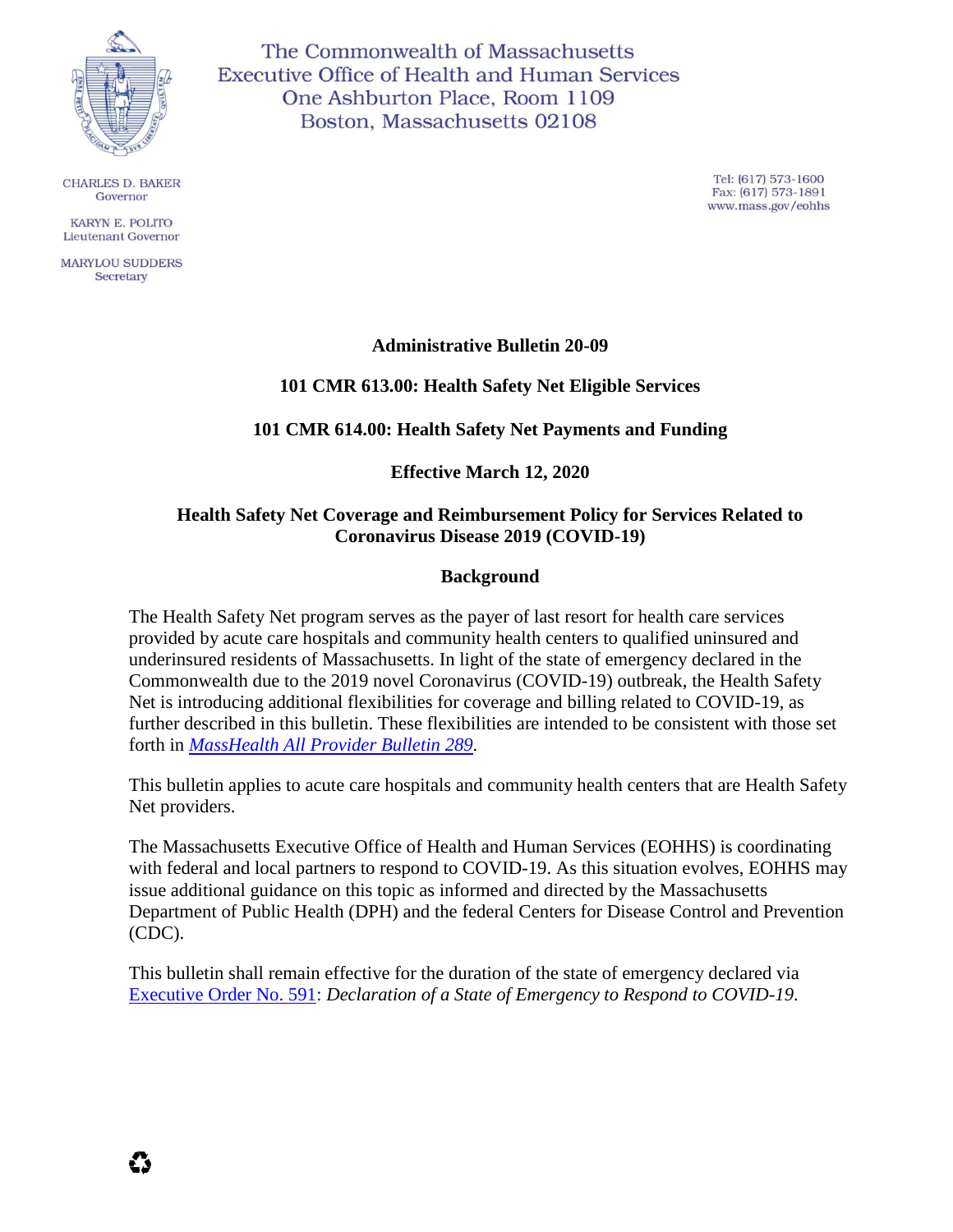## **Presumptive Determinations**

To enhance access to health care services during the COVID-19 outbreak, and notwithstanding 101 CMR 613.04(4): *Presumptive Determination*, the Health Safety Net will accept a presumptive determination of low-income patient status for a patient, even if the patient has already received such a presumptive determination in the last 12 months. Providers should continue to use the [Application for Health Safety Net \(HSN\) Presumptive Eligibility.](https://www.mass.gov/doc/application-for-health-safety-net-hsn-presumptive-determination-effective-0319-0/download)

Furthermore, notwithstanding 101 CMR 613.04(7): *Eligibility Period* and *Eligibility Operations Memo 18-02*, the Health Safety Net will not place limits on the number of days it will pay for reimbursable health services to patients who are eligible but not enrolled in health insurance through the Health Connector.

Providers will be able to bill the Health Safety Net for services delivered to patients under these enhanced eligibility standards beginning April 1, 2020, for dates of service beginning March 12, 2020.

## **Billing for COVID-19 Diagnostic Laboratory Services**

The Health Safety Net pays providers for medically necessary clinical diagnostic laboratory tests when a qualified clinician orders them. Testing of persons under investigation (PUI) for COVID-19 is available through the Massachusetts State Public Health Laboratory (MA SPHL) when a patient meets clinical and epidemiologic criteria.

MA SPHL does not charge providers for its provision of these laboratory services. Additionally, the Health Safety Net does not pay providers a specimen acquisition fee (including testing supplies) or a specimen transportation fee for lab services to be rendered by MA SPHL.

Health Safety Net providers may bill the Health Safety Net for medically necessary, clinically appropriate COVID-19 lab tests using CPT code 87635 which describes 2019-nCoV Coronavirus, SARA-CoV-2/2019-nCoV (COVID-19) using any technique, multiple types or subtypes. Providers will be able to bill the Health Safety Net for this code beginning April 1, 2020, for dates of service on or after March 12, 2020. The Health Safety Net will adopt the MassHealth rate for this code.

For questions about testing, specimen transport, or control measures, contact the Massachusetts Department of Public Health (DPH) (24/7) at (617) 983-6800. Further information on testing can be found at DPH's [website.](https://www.mass.gov/orgs/department-of-public-health)

## **Billing for Covered Services Delivered via Telehealth**

To mitigate the spread of COVID-19, the Health Safety Net is committed to enabling Health Safety Net patients to remain in their homes to reduce exposure and transmission, to the extent possible, and to preserve health system capacity for the duration of this public health emergency. To that end, and for as long as this bulletin remains effective, the Health Safety Net will permit qualified providers to deliver clinically appropriate, medically necessary Health Safety Net-covered services to Health Safety Net-eligible patients via telehealth (including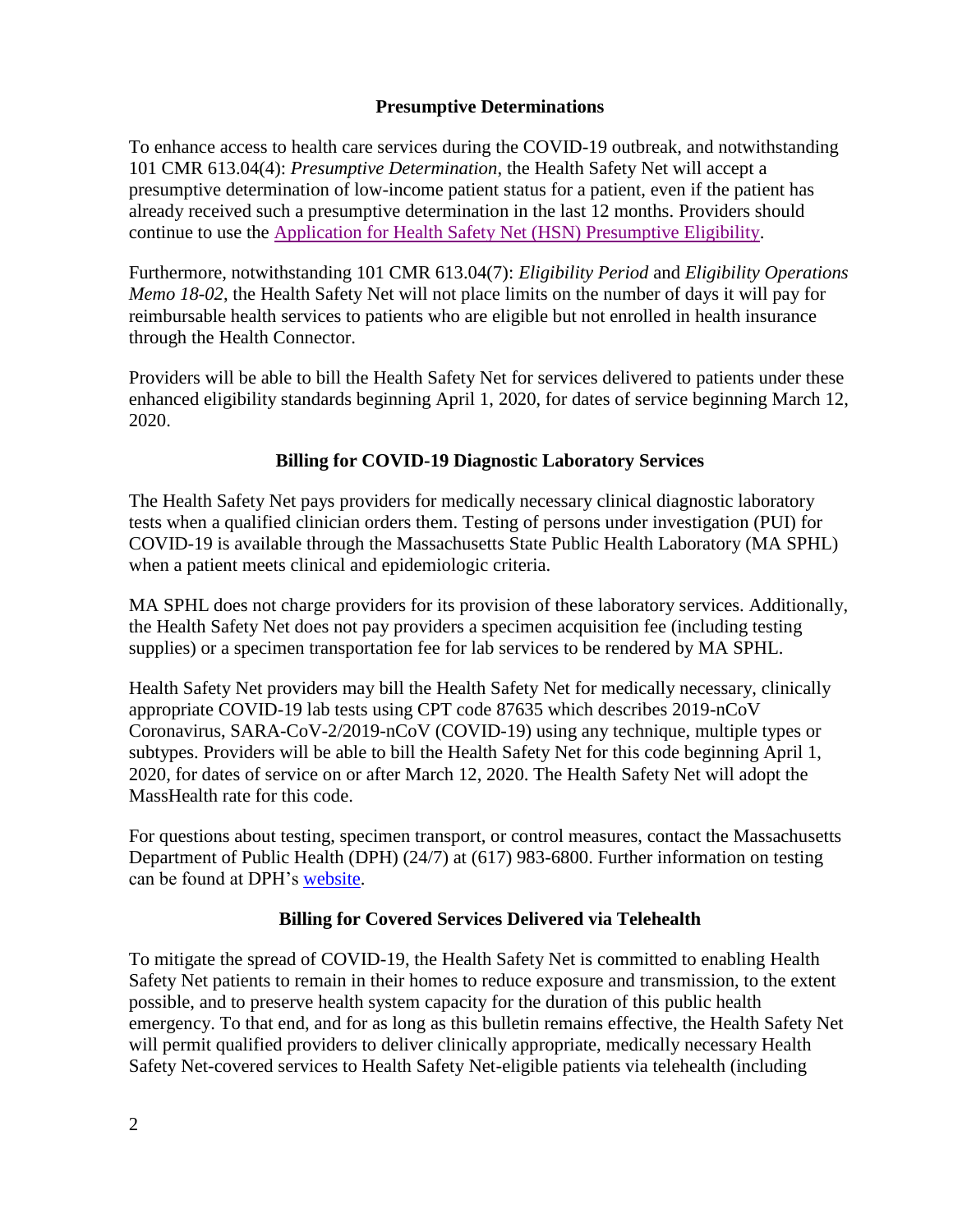telephone and live video) in accordance with the standards set forth in Appendix A of this bulletin and notwithstanding any regulation to the contrary.

The Health Safety Net is not imposing specific requirements for technologies used to deliver services via telehealth and will allow payment for Health Safety Net covered services delivered through telehealth so long as such services are medically necessary and clinically appropriate and comport with the guidelines set forth in Appendix A of this bulletin. Providers are encouraged to use appropriate technologies to communicate with individuals and should, to the extent feasible, ensure the same rights to confidentiality and security as provided in face-to-face services. Providers must inform patients of any relevant privacy considerations. Rates of payment for services delivered via telehealth will be the same as rates of payment for services delivered via traditional (e.g., in-person) methods set forth in the applicable regulations. Providers must include Place of Service Code 02 when submitting a claim for services delivered via telehealth. Providers will be able to bill the Health Safety Net for these services delivered via telehealth beginning April 1, 2020, for dates of service beginning March 12, 2020.

Furthermore, and notwithstanding any regulation to the contrary, the Health Safety Net will pay providers for clinically appropriate, medically necessary telephone evaluations through the following CPT codes when delivered by physicians: 99441, 99442, 99443; and when delivered by qualified non-physicians: 98966, 98967, 98968.

Providers will be able to bill the Health Safety Net for these telephonic codes beginning April 1, 2020, for dates of service beginning March 12, 2020.

## **Billing for Home Visits Related to COVID-19**

Hospitals and community health centers that are Health Safety Net providers may submit claims to the Health Safety Net for clinically appropriate, medically necessary home visits using the following codes: 99500, 99501, 99502, 99503, 99504, 99505, 99506, 99507, 99509, 99511, 99512, and 99600. For hospitals, these codes will be paid as outpatient services in accordance with 101 CMR 614.06(3): *Pricing for Outpatient Services*. For community health centers, these codes will be paid at a Prospective Payment System (PPS) Rate in accordance with 101 CMR 614.00. The Health Safety Net will also add these codes to the community health center covered code list available on the [HSN Information for Community Health Centers'](https://www.mass.gov/service-details/hsn-information-for-community-health-centers-chc) website. Providers will be able to bill the Health Safety Net for these codes beginning April 1, 2020, for dates of service beginning March 12, 2020.

### **Billing for COVID-19 Quarantine in a Hospital**

There may be instances in which hospitals will need to quarantine Health Safety Net patients infected with COVID-19 for public health reasons or otherwise cannot safely discharge a patient due to COVID-19 exposure or risk, even though these individuals may no longer require an inpatient level of care.

Inpatient hospital providers may bill the Health Safety Net for Health Safety Net patients no longer requiring an inpatient level of care but who must be quarantined in the hospital or otherwise cannot be safely discharged due to COVID-19 by either (1) keeping the patient as an inpatient, switching the patient to administrative day status, and billing accordingly, or (2) discharging the patient from inpatient care, commencing observation services, and billing accordingly. Inpatient hospitals rendering COVID-19-related services to Health Safety Net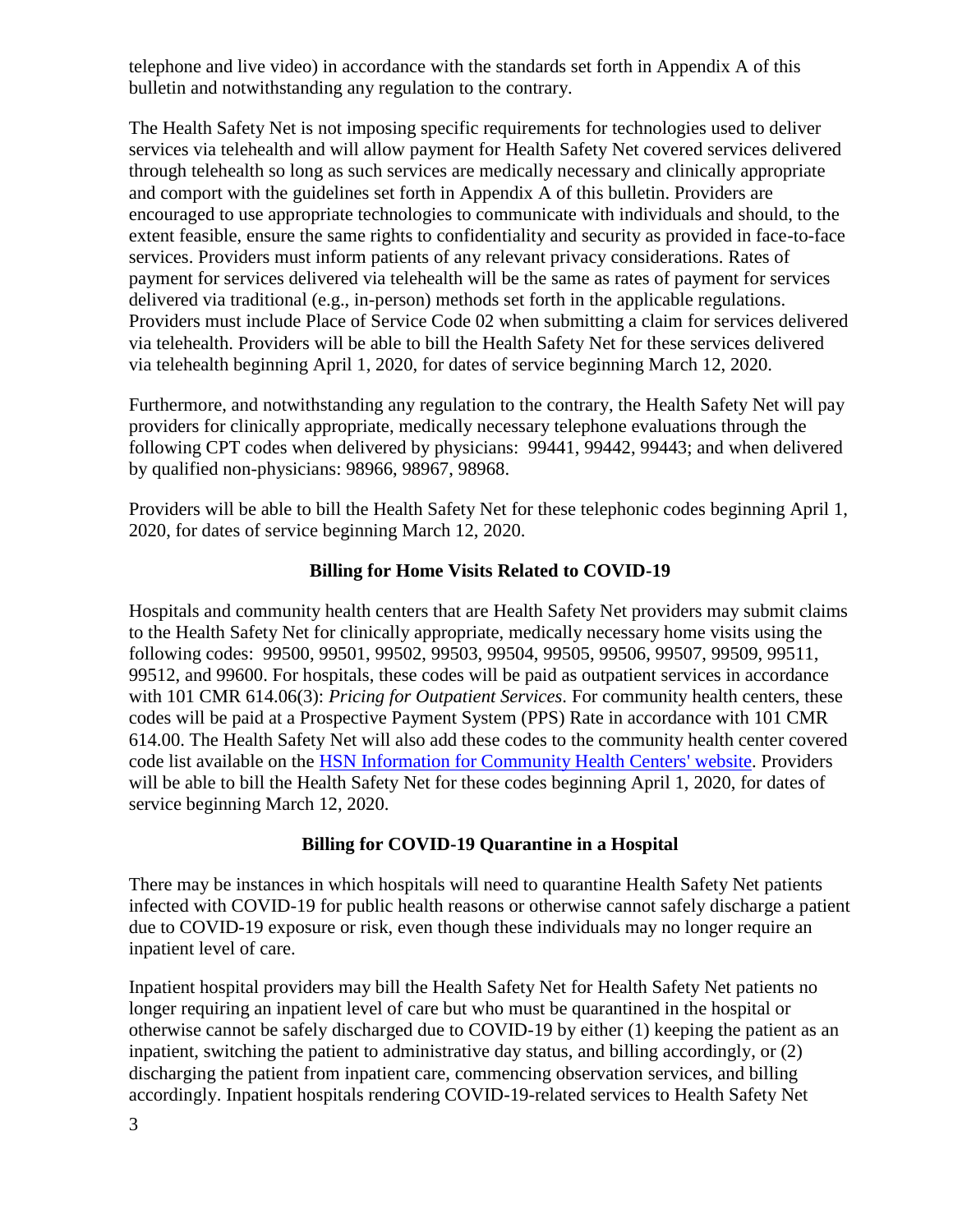patients will be paid in accordance with the Medicare Inpatient Prospective Payment System (IPPS) for non-psychiatric claims and the Inpatient Psychiatric Facility Prospective Payment System (IPF-PPS) for psychiatric claims for the current fiscal year.

## **Updates related to Prescribed Drugs**

As described in greater detail in MassHealth's *[Pharmacy Facts](https://www.mass.gov/lists/masshealth-pharmacy-facts#pharmacy-facts-2020-)* no. 141 and no. 142, the Health Safety Net is allowing additional exceptions to the 30-day supply limitation described in the MassHealth pharmacy regulations 130 CMR 406.411(D): *Quantities*, effective for dates of service beginning March 14, 2020. Specifically, and notwithstanding the requirements of 130 CMR 406.411(D)(1): *Days' Supply Limitations*, Health Safety Net providers may dispense up to a 90-day supply of a prescription drug if requested by a Health Safety Net patient or that individual's prescriber as long as sufficient quantity remains on the prescription to support the quantity being filled. This policy does not apply to drugs that require Prescription Monitoring Program (PMP) reporting, antibiotics, schedule IV medications (except for schedule IV benzodiazepines and hypnotics) and certain other drugs designated by MassHealth (e.g., drugs for which quantity limits have been individually established for clinical reasons). If a provider believes that dispensing up to a 90-day supply of any drug not generally subject to this policy would be in the best interest of a Health Safety Net patient, they may call the MassHealth Drug Utilization Review (DUR) program at (800) 745-7318 to request an override.

Effective for dates of service beginning March 14, 2020, the Health Safety Net will also allow early refills of existing prescriptions for drugs as long as at least one refill remains on the prescription. If a provider receives a denial for an early refill, the provider should place a "13" in the Submission Clarification field (NCPDP field 420-DK) to override the denial.

Effective for dates of service beginning March 20, 2020, providers may not require a signature from a Health Safety Net patient upon prescription drug pickup or delivery. In addition, providers are encouraged and allowed to provide prescription drugs to Health Safety Net patients via curbside pickup, courier home delivery, or delivery by mail or other similar parcel delivery. If a signature is otherwise required, the provider may document the waiver of signature by signing the delivery slip or prescription with the phrase "Signature not required related to COVID-19".

Effective for dates of service beginning March 20, 2020, the Health Safety Net is temporarily removing prior authorization (PA) requirements for the following drugs and drug classes.

- Aminoglycoside Agents—Inhaled
- Antibiotics—Oral and Injectable
- Antifungals—Oral and Injectable
- Respiratory Agents—Oral and Inhaled
- Sublocade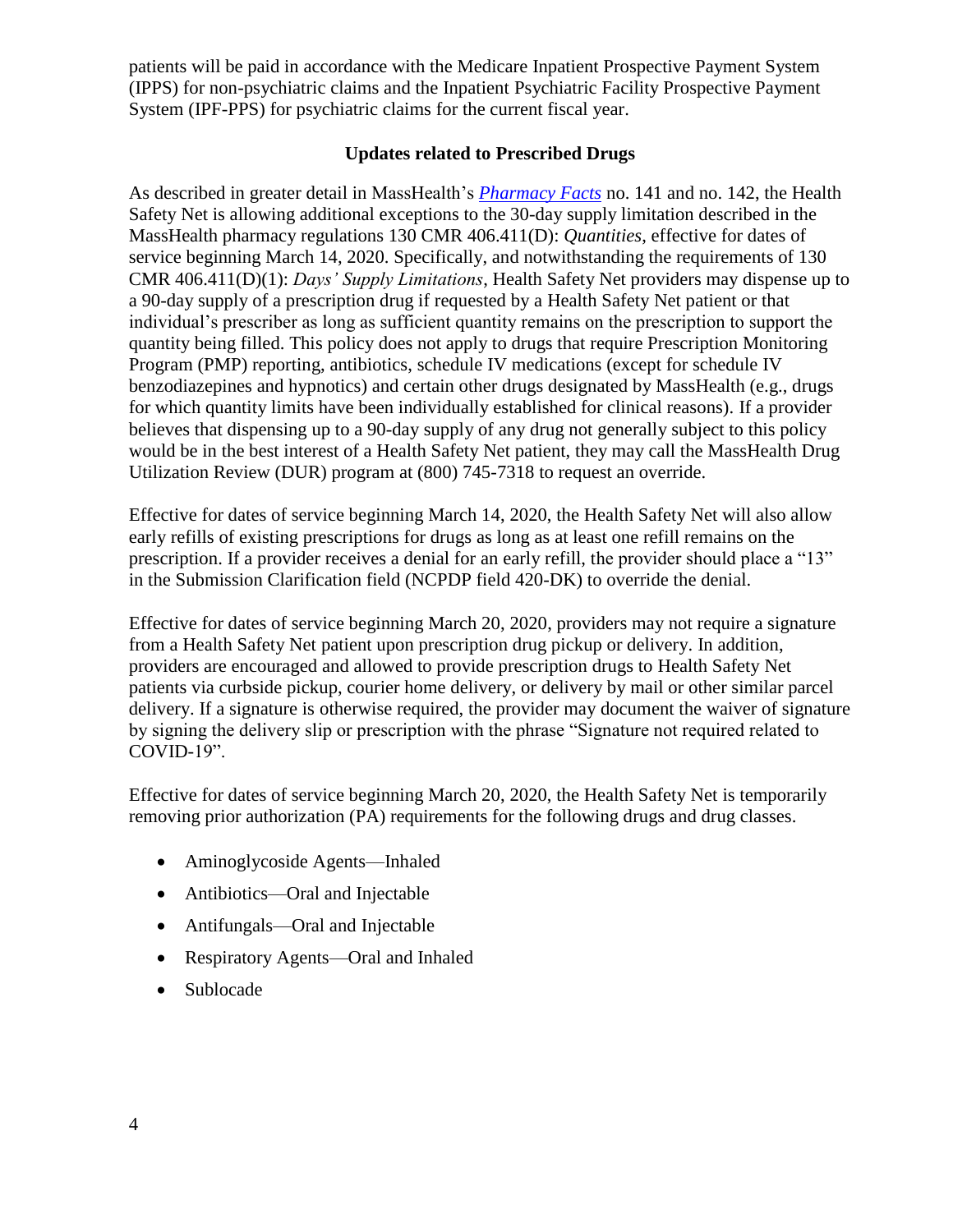Accordingly, and notwithstanding any contrary requirements in the *MassHealth Drug List*, prescribers do not have to obtain PA for those drugs; and providers should fill and dispense these prescriptions without any PA requirement.

Effective for dates of service beginning March 20, 2020, providers may refill clozapine prescriptions for HSN patients if current lab results cannot be obtained, provided that the pharmacist has consulted with the prescriber, and that such a refill is clinically appropriate in the pharmacist's professional judgment. The provider must document all pertinent details in the patient's records.

Consistent with 130 CMR 406.411(B) and to ensure Health Safety Net patients do not experience gaps in therapy, providers may utilize an emergency override if a claim for a medication is rejected due to lack of PA. The Health Safety Net will pay the pharmacy for at least a 72-hour, nonrefillable supply of the drug dispensed under these circumstances. To obtain an emergency override, pharmacists should contact the MassHealth DUR program at (800) 745- 7318 during normal business hours. If outside business hours, providers may submit an emergency override claim with a value of "03" for Level of Service (field 418). After the prescription is adjudicated, the provider should remove the "03" from the level of service field before the next fill.

Effective for dates of service beginning March 20, 2020, the Health Safety Net is temporarily removing the requirement to use brand name ProAir when dispensing an albuterol inhaler. Claims for both branded ProAir inhalers and generic equivalents will be accepted. When dispensing either drug, the pharmacy should enter a DAW code of "0."

Finally, the Health Safety Net is working to identify and extend PAs that are due to expire in the coming weeks. The Health Safety Net anticipates that, where appropriate, these existing PAs will be extended for up to another 60 days from the date of expiration. Notwithstanding this initiative, providers should continue to outreach to prescribers in the event a new prior authorization is required.

### **Cost Sharing**

Effective for dates of service beginning March 12, 2020, and notwithstanding the requirement at 101 CMR 613.04(8), the Health Safety Net will not require Partial Low-Income Patients with MassHealth MAGI Household income or Medical Hardship Family Countable Income greater than 150% and less than or equal to 300% of the FPL to make payments towards their annual deductible.

### **Other Considerations**

Please note that all providers must make diligent efforts to obtain payment first from other resources, including MassHealth, so that the Health Safety Net will be the payer of last resort for Health Safety Net providers.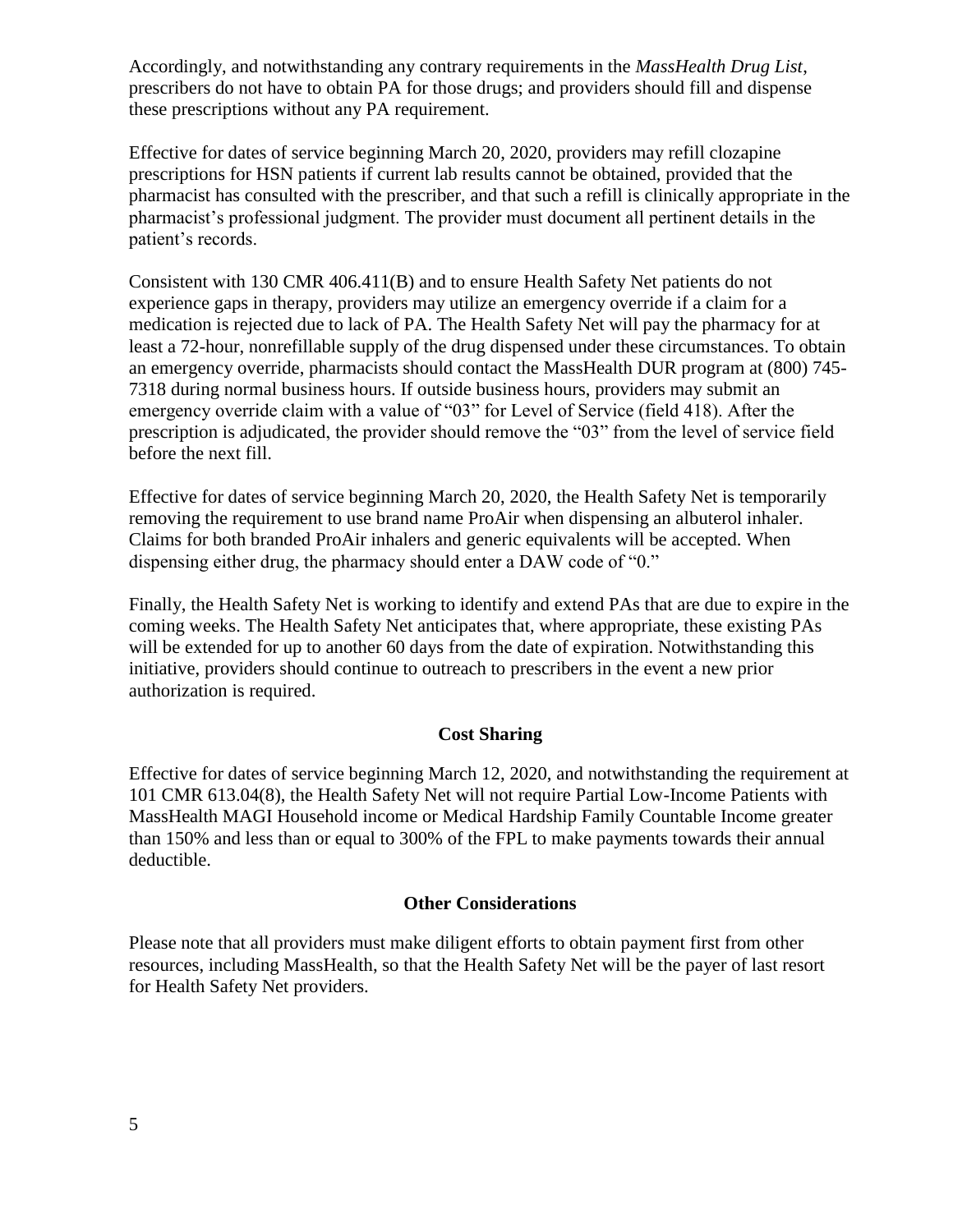## **Additional Information**

For the latest MA-specific information, visit the following link: [https://www.mass.gov/resource/information-on-the-outbreak-of-coronavirus-disease-2019-](https://www.mass.gov/resource/information-on-the-outbreak-of-coronavirus-disease-2019-covid-19)  $\overline{\text{covid-19}}$ .

The latest Centers for Disease Control and Prevention (CDC) guidance for healthcare professionals is available at the following link: [https://www.cdc.gov/coronavirus/2019](https://www.cdc.gov/coronavirus/2019-ncov/hcp/index.html) [ncov/hcp/index.html.](https://www.cdc.gov/coronavirus/2019-ncov/hcp/index.html)

### **Questions**

If you have any questions about the information in this bulletin, please contact the Health Safety Net at (800) 609-7232, or email your inquiry to [HSNHelpdesk@state.ma.us.](mailto:HSNHelpdesk@state.ma.us)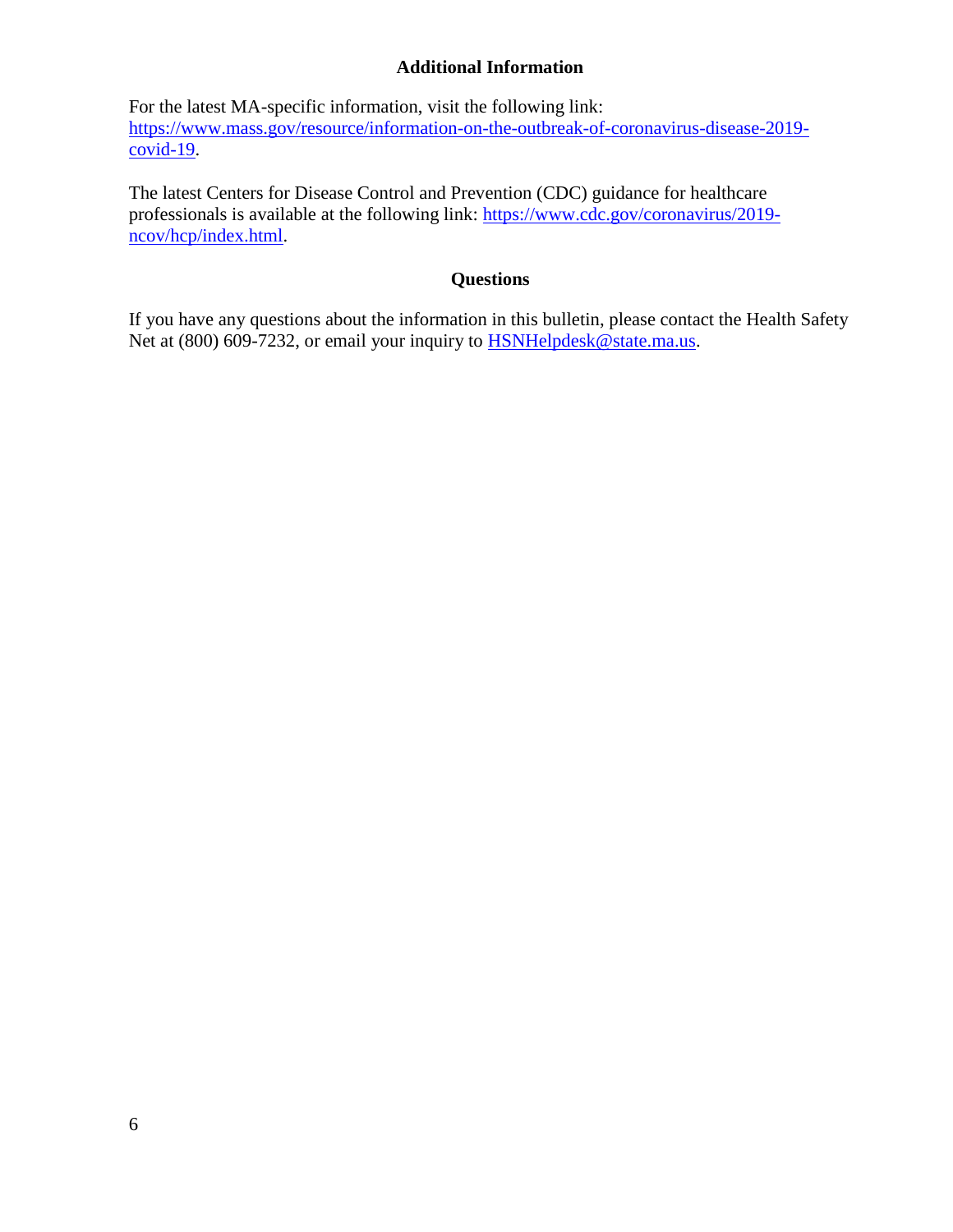# **Appendix A**

# **Guidelines for Use of Telehealth to Deliver Covered Services**

Terminology

For the purposes of this bulletin, the following terms are used as defined below.

**Distant site** is the site where the practitioner providing the service is located at the time the service is provided. While all applicable licensure and programmatic requirements apply to the delivery of the service, there are no additional geographic or facility restrictions on distant sites for services delivered via telehealth.

**Originating site** is the location of the member at the time the service is being provided. There are no geographic or facility restrictions on originating sites.

# **Billing and Payment Rates for Services**

Providers must include the Place of Service (POS) Code 02 when submitting a claim for services delivered via telehealth. Rates of payment for services delivered via telehealth will be the same as rates of payment for services delivered via traditional (e.g., in-person) methods set forth in the applicable regulations.

Providers may not bill the Health Safety Net a facility fee for distant or originating sites.

## **Additional Requirements for Prescribing**

A provider may prescribe medications via telehealth as otherwise described in this bulletin and in accordance with the following requirements.

1. Providers must comply with all applicable state and federal statutes and regulations governing medication management and prescribing services when delivering these services via telehealth.

2. Providers who deliver prescribing services via telehealth must maintain policies for providing patients with timely and accurate prescriptions by use of mail, phone, e-prescribing and/or fax. Providers must document prescriptions in the patient's medical record consistent with in-person care.

## **Requirements for Telehealth Encounters**

Providers must adhere to and document the following best practices when delivering services via telehealth.

1. Providers must properly identify the patient using, at a minimum, the patient's name, date of birth, and place of residence. If the patient has a MassHealth ID, providers should obtain that, as well.